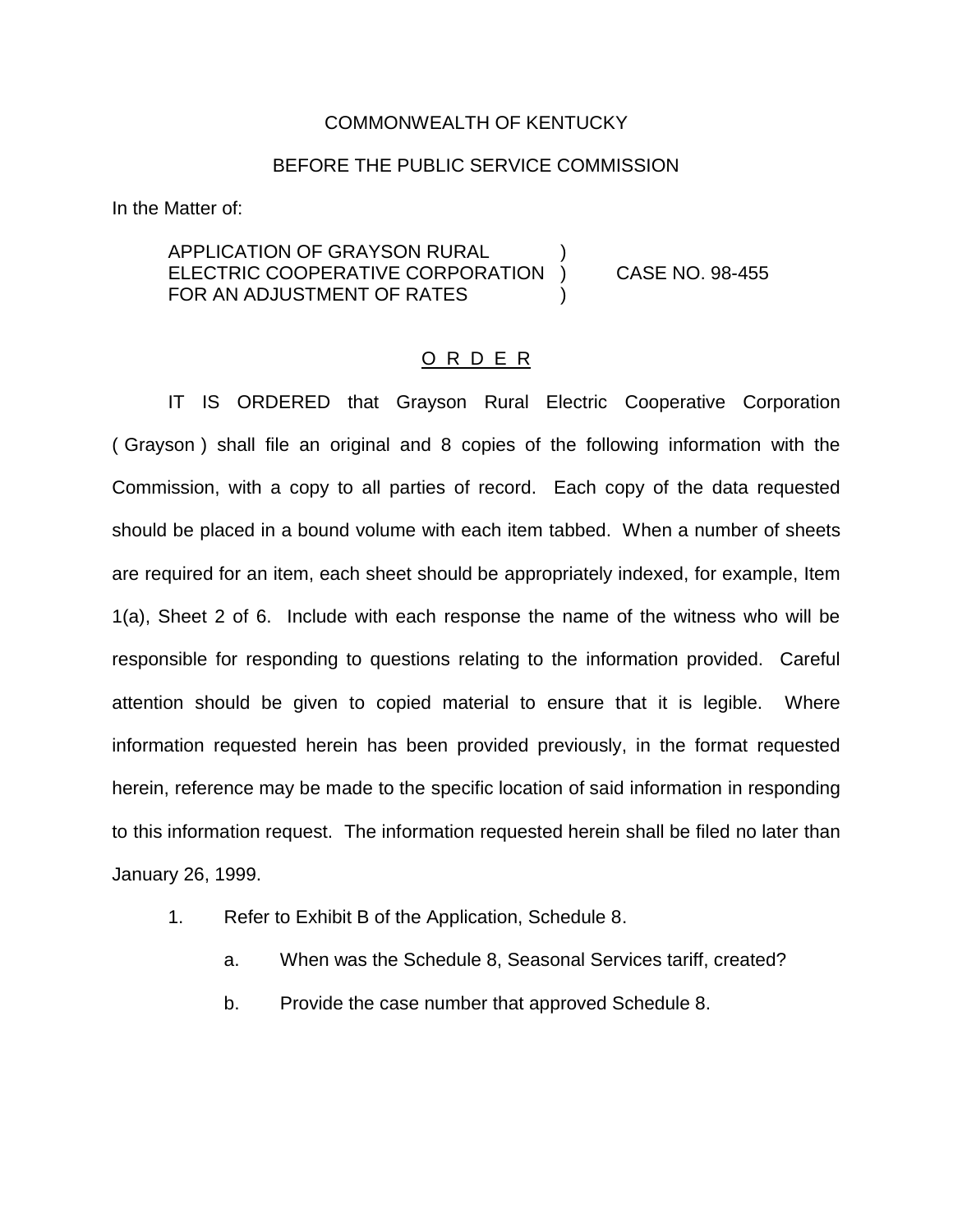c. Has Grayson conducted any studies to determine the impact on each of the approximately 14 customers that will be switched from Schedule 8 to Schedule 1? If so, provide the results of the study.

2. Refer to Exhibit G of the Application, page 2 of 2, lines 31 through 34. Provide a more detailed explanation of the statement, Therefore, this is not functioning as the rate schedule was intended.

3. Refer to Exhibit K of the Application, page 2 of 4. Grayson has indicated that its net margins in calendar year 1994 were a negative \$360,954. Identify and describe the primary reasons contributing to this negative net margin situation in 1994.

4. Refer to Exhibits L and 5 of the Application.

a. Explain why Grayson s total electric plant decreased \$1,717,643 between the actual to adjusted test years.

b. Reconcile the total electric plant amount shown in Exhibit L with the asset balance reported in Exhibit 5. Identify and explain each reconciling item.

c. Explain why Account No. 155.10, Merchandise, was included in the Materials and Supplies category of Grayson s rate base.

5. Refer to Exhibit L of the Application, page 2 of 4. Between calendar year 1994 and May 31, 1998, Grayson s total electric plant balance has increased by \$6,876,827. During the same period, Grayson s accumulated depreciation balance has decreased by \$962,391. Explain how Grayson s accumulated depreciation balance can be decreasing while at the same time its electric plant balance is increasing.

6. Refer to Exhibit N of the Application, page 14 of 14, the independent auditor s report. The report discloses that Grayson guarantees payment on consumer

-2-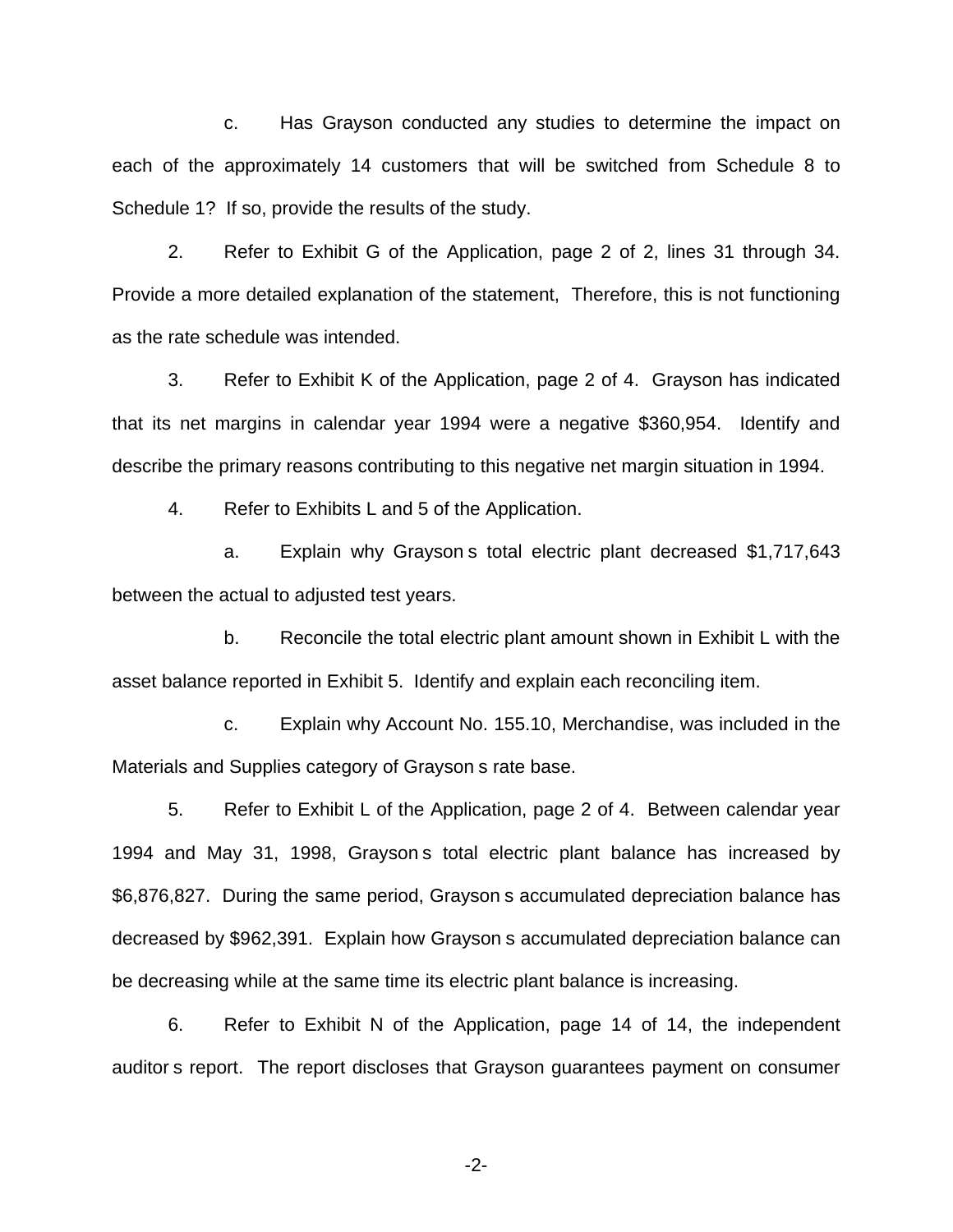loans taken out for geothermal heat pumps, with the potential loss on any individual loan not to exceed \$5,000.

a. Provide a detailed explanation of this loan program. Include the date the program started, the history of the loan program, and identify any other financial sponsors of the program.

b. Describe the terms and conditions for a geothermal heat pump loan. Include copies of all loan documentation.

c. For each calendar year since the loan program began, and as of the test year end, provide a schedule listing the number of loans outstanding, the total dollars outstanding, the number of loans Grayson has paid off, and the total dollars Grayson has paid.

d. Indicate when Grayson sought Commission approval to guarantee these loans. If approval was not sought, explain how Grayson s role as guarantor of these loans does not violate the provisions of KRS 278.300.

7. Refer to Exhibit P of the Application, page 1 of 6, the annual meeting information.

a. Can Grayson identify any reason(s) why annual meeting attendance has dropped between 1994 and 1998?

b. Explain why the cost of annual meetings has increased between 1996 and 1998.

c. Concerning the 1998 annual meeting, indicate how many directors positions were up for election and how many individuals ran for those positions.

d. Provide copies of the minutes of the 1998 Annual Meeting.

-3-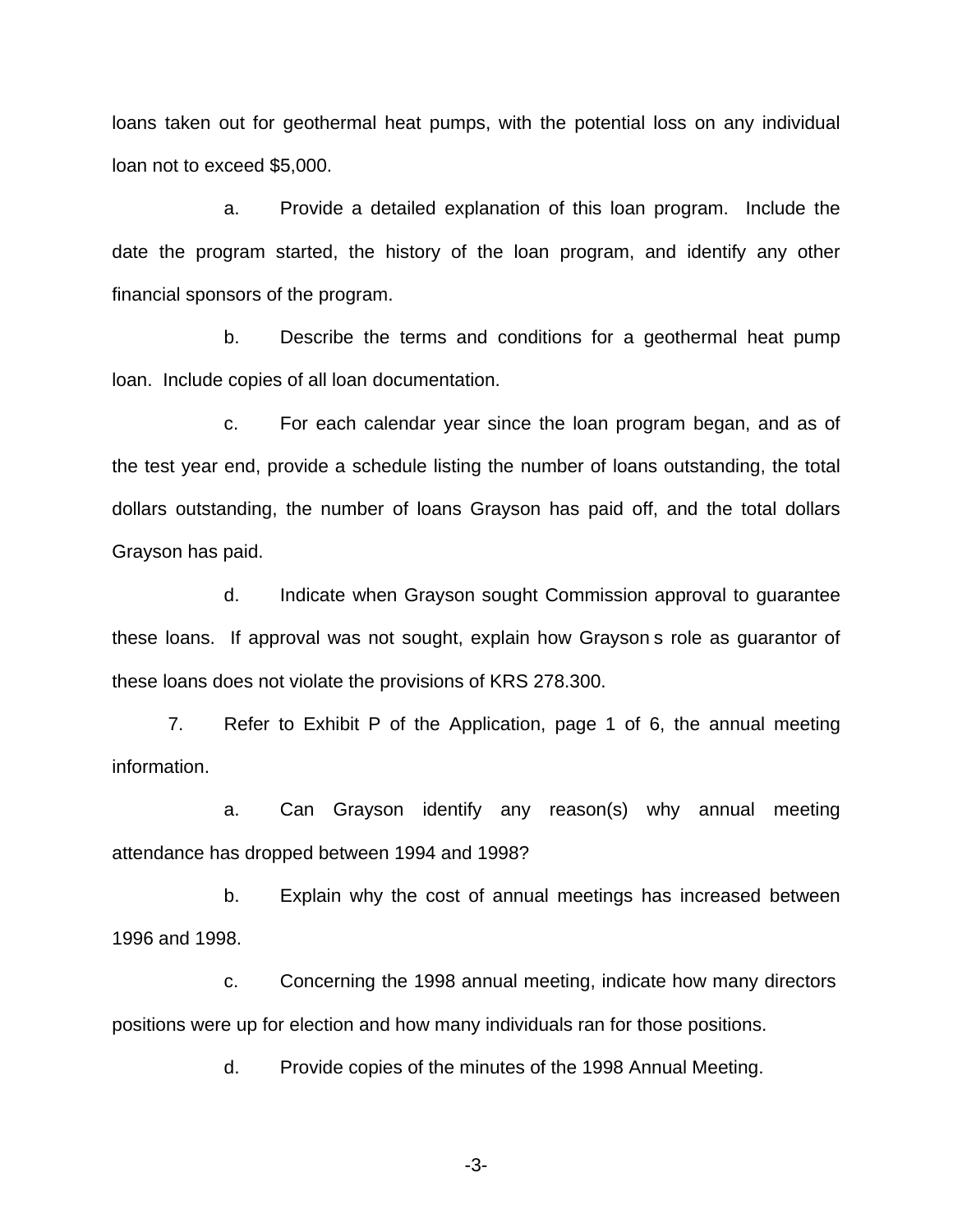8. Refer to Exhibit P of the Application, page 4 of 6. The sample bill shown indicates that Grayson is a Touchstone Energy Partner.

a. Describe the organization and purpose of Touchstone Energy.

b. Indicate when Grayson joined Touchstone Energy and explain why Grayson joined this organization.

c. Provide the membership fee or dues paid to join Touchstone Energy and the accounting entry to record the payment.

d. Explain how Grayson s membership fees or dues were determined. Include a description of the methodology used by Touchstone Energy.

e. Was the decision to join Touchstone Energy made by Grayson s board of directors? If yes, provide a copy of the appropriate resolution or section of the board minutes. If no, who decided that Grayson should join Touchstone Energy?

f. What kinds of activities do the Touchstone Energy membership fees or dues fund?

g. As a member of Touchstone Energy, describe any financial commitments or obligations Grayson has made to Touchstone Energy for the next five years.

h. Explain why the Touchstone Energy membership fees or dues should be included for rate-making purposes.

i. Do any employees, officers, or directors of Grayson serve on any committee, council, board, or other organizational unit of Touchstone Energy? If yes, identify the individual and their position with Grayson.

-4-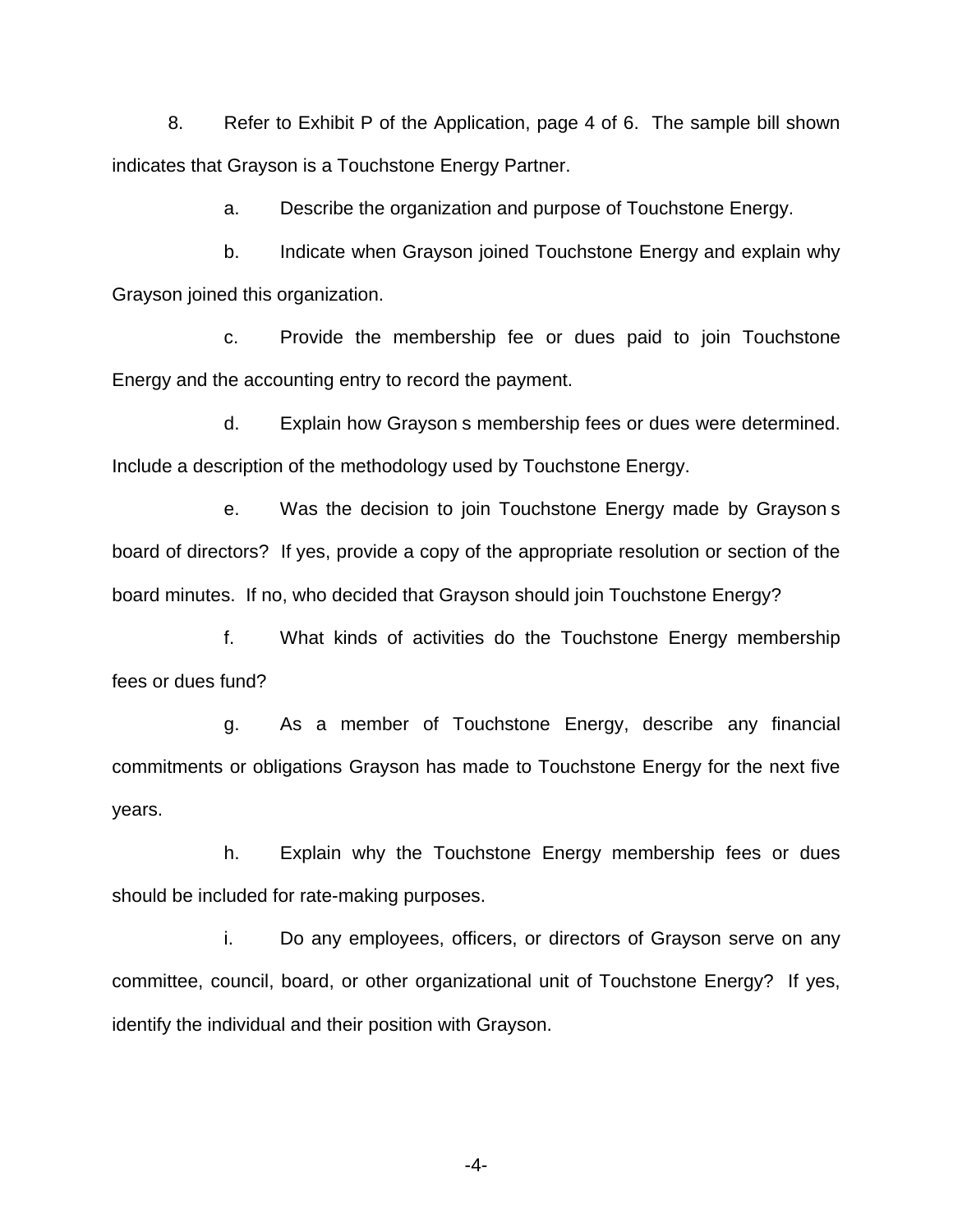j. If any employee, officer, or director served on a committee, council, board, or other organizational unit of Touchstone Energy, explain how Grayson allocated any associated costs between it and Touchstone Energy.

9. Refer to Exhibit P of the Application. The narrative discussing the 1998 annual meeting makes several references to Grayson s Internet site (referred to herein as web page ).

a. Indicate when Grayson started its web page.

b. Was the web page developed in-house or by an outside firm? If an outside firm was used, identify the firm and how the firm was selected.

c. Explain in detail why Grayson decided to establish a web page.

d. Provide the initial start-up costs for the web page, the account number where the costs were recorded, and the test-year portion of the cost. Also provide the amount of any on-going or maintenance type costs for the web page.

e. Were any of the initial start-up or on-going web page costs capitalized? If yes, how much and explain how the capitalization rate was determined.

f. Was a cost/benefit analysis performed before Grayson decided to establish a web page? If yes, provide the results of that analysis. If no, explain why such an analysis was not performed.

g. Provide a printed copy of Grayson s entire web page as of January 15, 1999.

10. Refer to Exhibit P of the Application, page 5 of 6, and the three attached pages describing the 1997 annual meeting. These pages indicate that Grayson has been giving \$20 worth of free electricity to two randomly selected account numbers.

-5-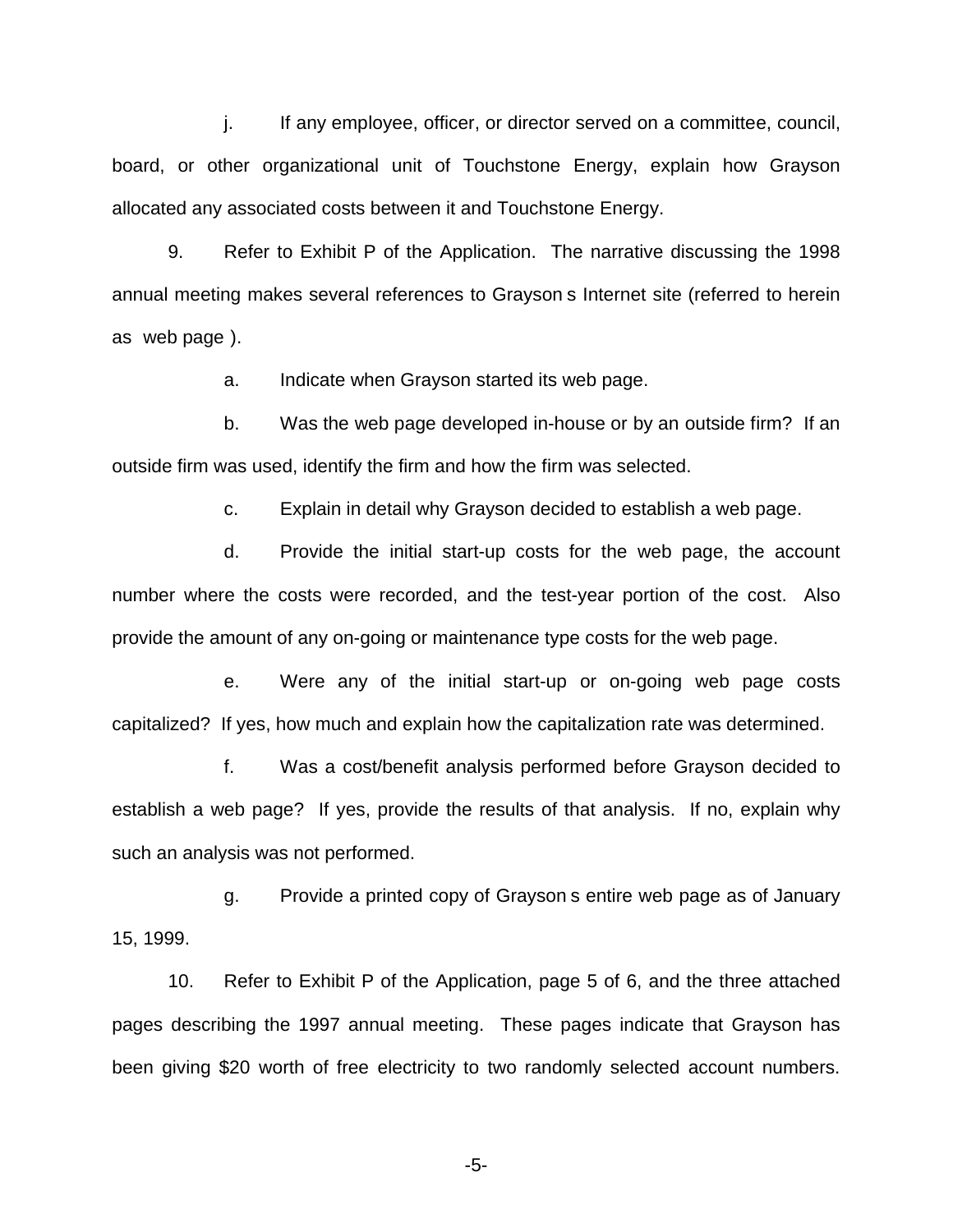The 1997 annual meeting narrative indicates that blocks of free electricity were awarded as annual meeting prizes.

a. Concerning the program of giving \$20 worth of free electricity to randomly selected account numbers:

(1) When did Grayson start this program?

(2) Provide the total dollar amount awarded since the inception of the program and during the test year.

(3) Provide the accounting entries made to record this transaction.

b. Concerning annual meeting prizes of free electricity:

(1) When did Grayson start awarding free electricity as prizes at its annual meetings? Was free electricity a prize at the 1998 annual meeting?

(2) Provide the total dollar amount awarded since the inception of the practice and during the test year.

(3) Provide the accounting entries made to record this transaction.

c. Do these awards of free electricity appear on the recipients bills as credits or are customer account records adjusted by journal entry? Explain the response.

d. Provide the citation to Grayson s tariff that discusses the provision of free electricity.

e. Has Grayson determined whether it is in compliance with the requirements of KRS 278.170(2)? Explain the response.

-6-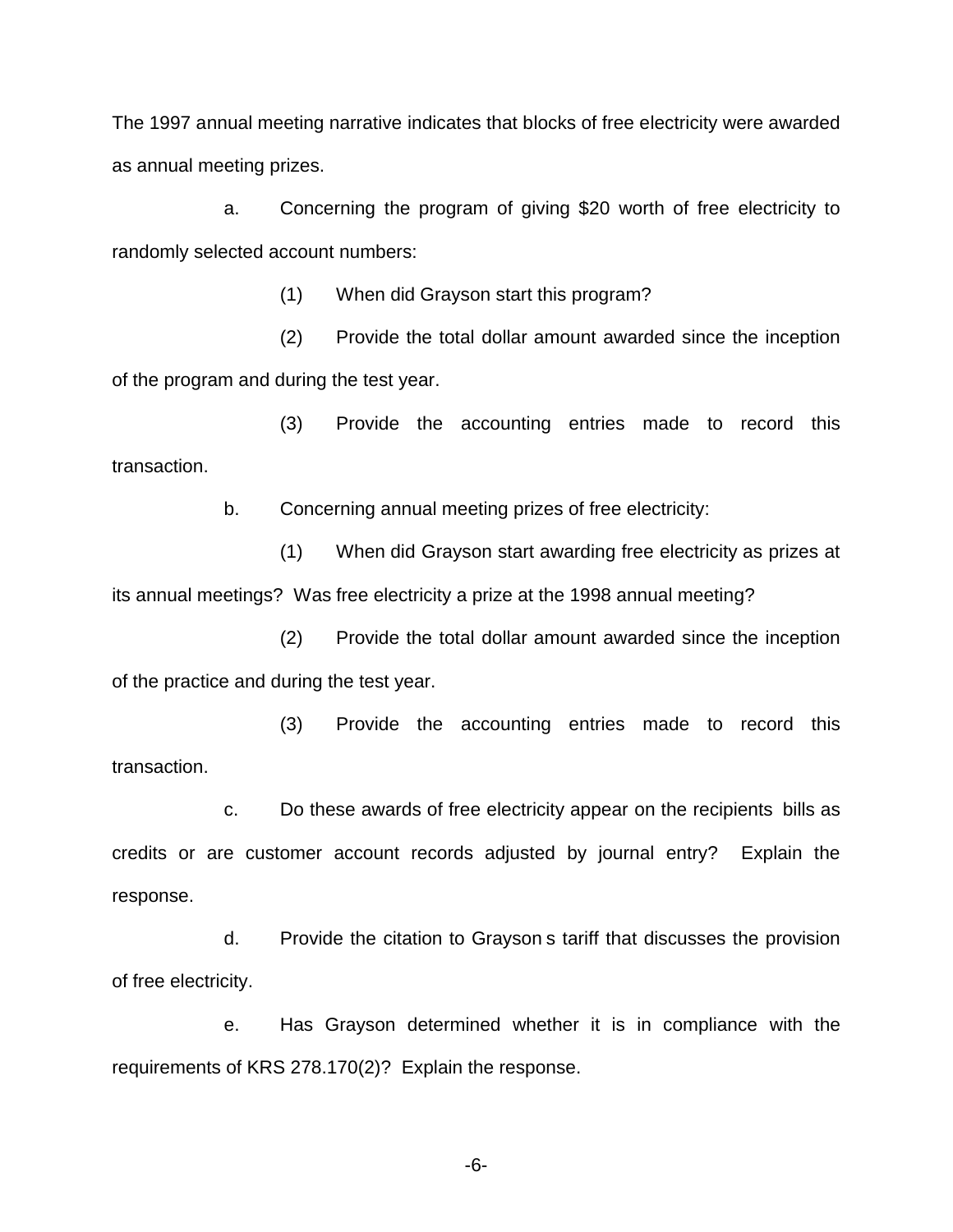11. Refer to Exhibit S of the Application, page 1 of 113. A comparison of the amounts shown as Actual Test Year with the corresponding balances shown in Exhibit 5 of the Application reveals that the balances for electric plant in service and investments do not match. Indicate which balance is correct and explain the reason(s) for the disagreement between the two exhibits for these account balances.

12. Refer to Exhibit S of the Application, pages 4 through 9 of 113.

a. Explain the purpose of the Christmas bonus. Include in the explanation a description of how the amount of the bonus is determined and how long Grayson has been paying a Christmas bonus.

b. Explain the purpose of the accumulated vacation payout. Include in the explanation a description of how the amount of the payout is determined and how long Grayson has been making such a payment.

c. Explain why Grayson excluded the Christmas bonus and the accumulated vacation payout from test year expenses when determining the amount of overall wage and salary increase proposed.

d. Explain why non-union employee wage increases were suspended and replaced by a one-time bonus during the test year. Did Grayson return to the practice of awarding anniversary date wage increases for non-union employees in 1998, after test-year end? Explain the response.

e. Page 5 of 113 shows that overtime wages increased 29 percent over the level experienced in 1997. Explain the reason(s) for this increase.

f. Provide the actual overtime hours worked for calendar years 1995, 1996, and 1997.

-7-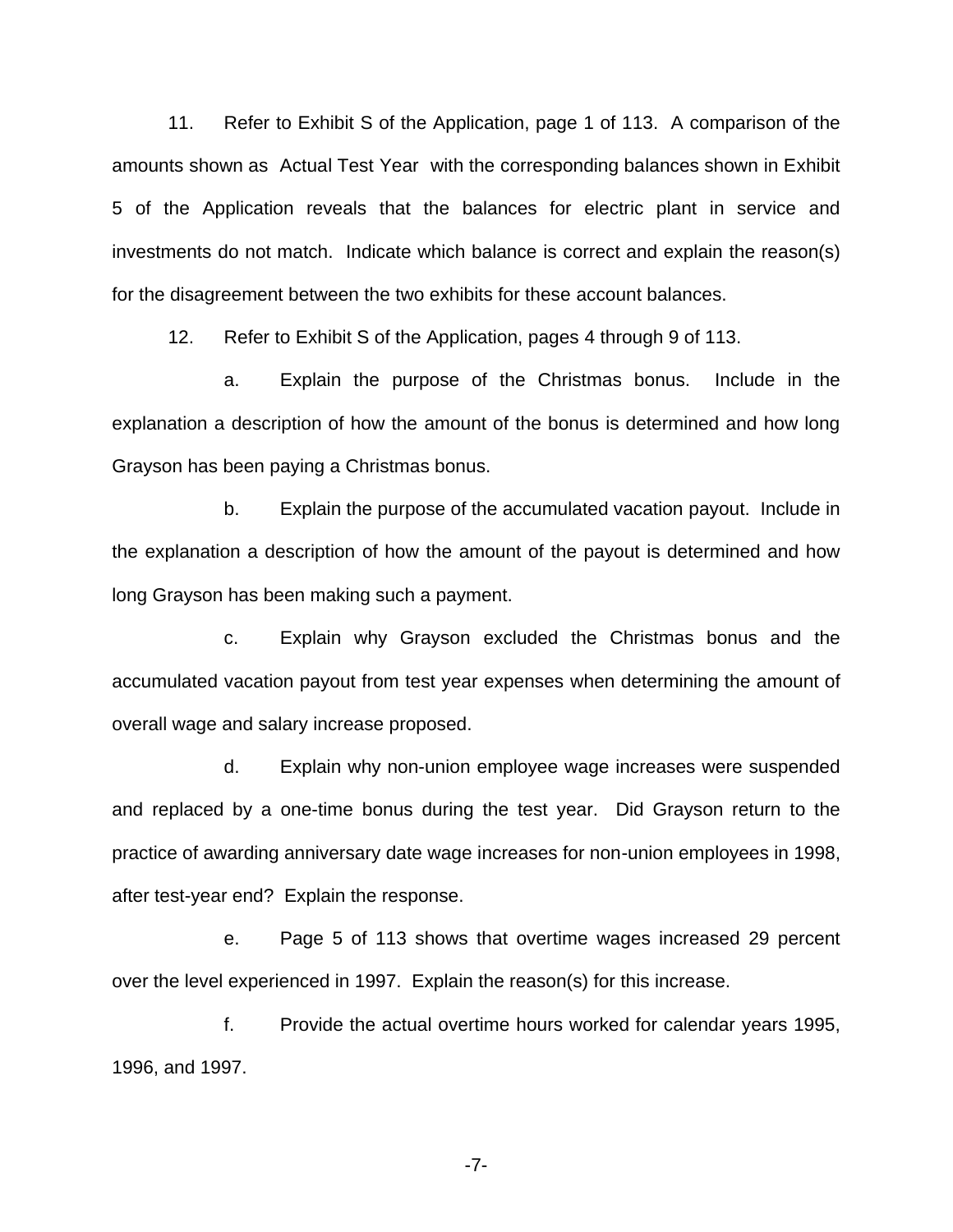g. Were there any extraordinary or unusual events that occurred during the test year which contributed to the level of overtime hours worked? If yes, describe the nature of the event and how many overtime hours the event represented of the total reported for the test year.

h. Explain why the following employees apparently received a wage change different than the 1.5 percent increase referenced on page 4 of 113:

- (1) Employee No. 205.
- (2) Employee No. 213.
- (3) Employee No. 222.
- (4) Employee No. 239.

i. Explain why the following employees apparently received an anniversary date wage increase and a bonus during the test year:

- (1) Employee No. 218.
- (2) Employee No. 226.
- (3) Employee No. 602.
- (4) Employee No. 618.
- (5) Employee No. 901.

13. Refer to Exhibit S of the Application, pages 10 through 12 of 113.

a. Explain why Grayson has excluded the bonus in lieu of wage increase, the Christmas bonus, and the vacation payout in the calculation of the total adjustment.

b. Provide Grayson s policy concerning the provision of life insurance to employees. Include a discussion of the amount of life insurance coverage provided,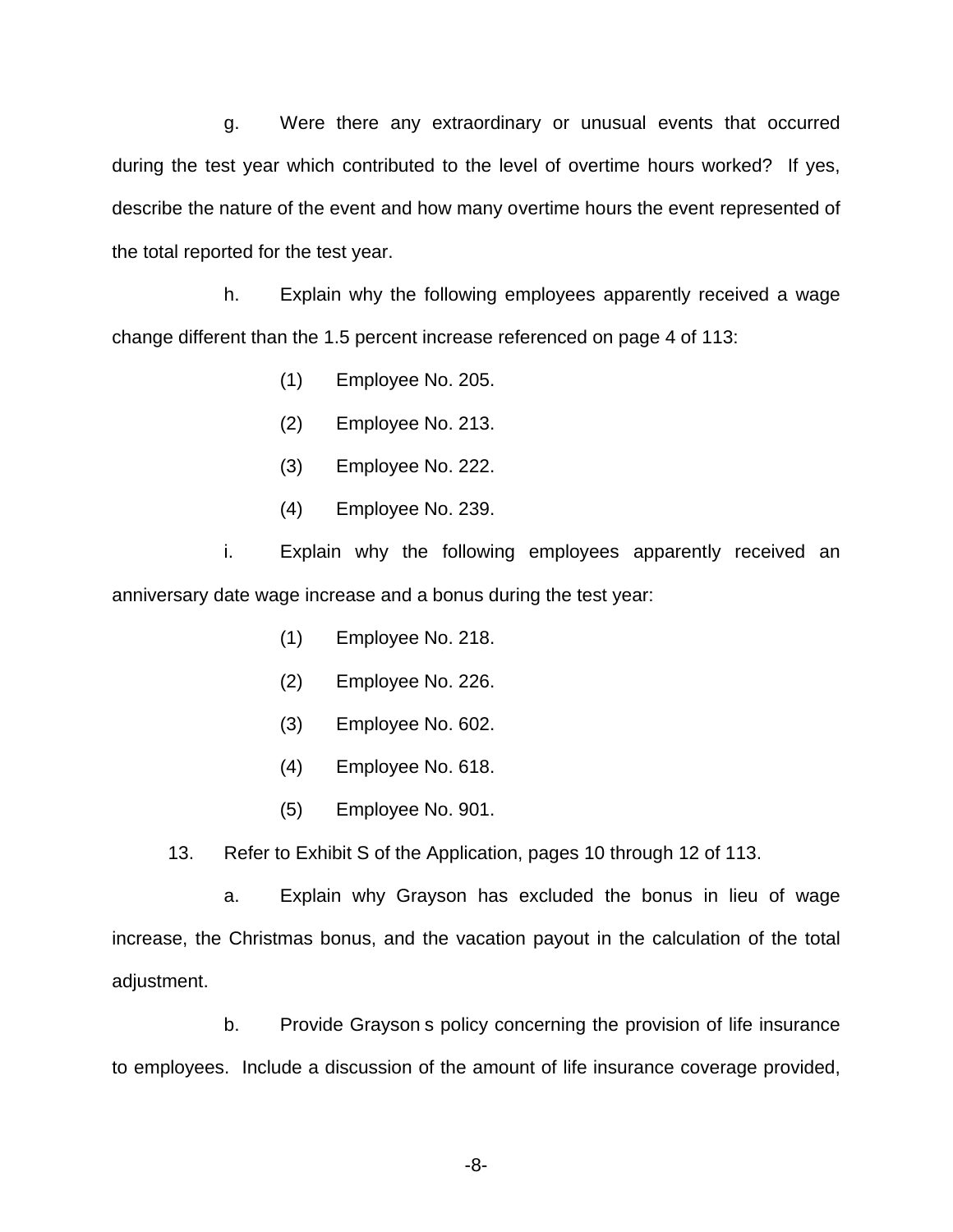who is eligible for this benefit, the amount of premiums paid by covered employees, how long Grayson has provided this benefit, and why Grayson believes this benefit is necessary.

c. Provide Grayson s policy concerning the vehicle compensation. Include a discussion of who is eligible for this benefit, how long Grayson has provided this benefit, and why Grayson believes this benefit is necessary.

d. Provide the test-year total cost and expensed portion of life insurance and vehicle compensation benefits. Indicate the accounts where the expensed portion of the total costs was recorded.

e. On pages 11 and 12 of 113, the schedule includes a column labeled Life Ins. > \$50K. Do the amounts shown in this column represent the additional premium paid by Grayson for life insurance coverage in excess of \$50,000? If not, explain what the amounts in this column represent.

f. Does the amount shown as Vehicle Comp. reflect the total cost of the benefit, the expensed portion only, or some other amount? Explain the response.

14. Provide the most recent compensation study performed by or for Grayson.

15. Refer to Exhibit S of the Application, page 14 of 113. The information on this page indicates that Grayson has not changed any of its depreciation rates since 1987.

a. When did Grayson last perform a detailed depreciation study?

b. Has Grayson performed any limited-scope reviews of its depreciation rates since 1987, to determine the adequacy and reasonableness of those rates?

-9-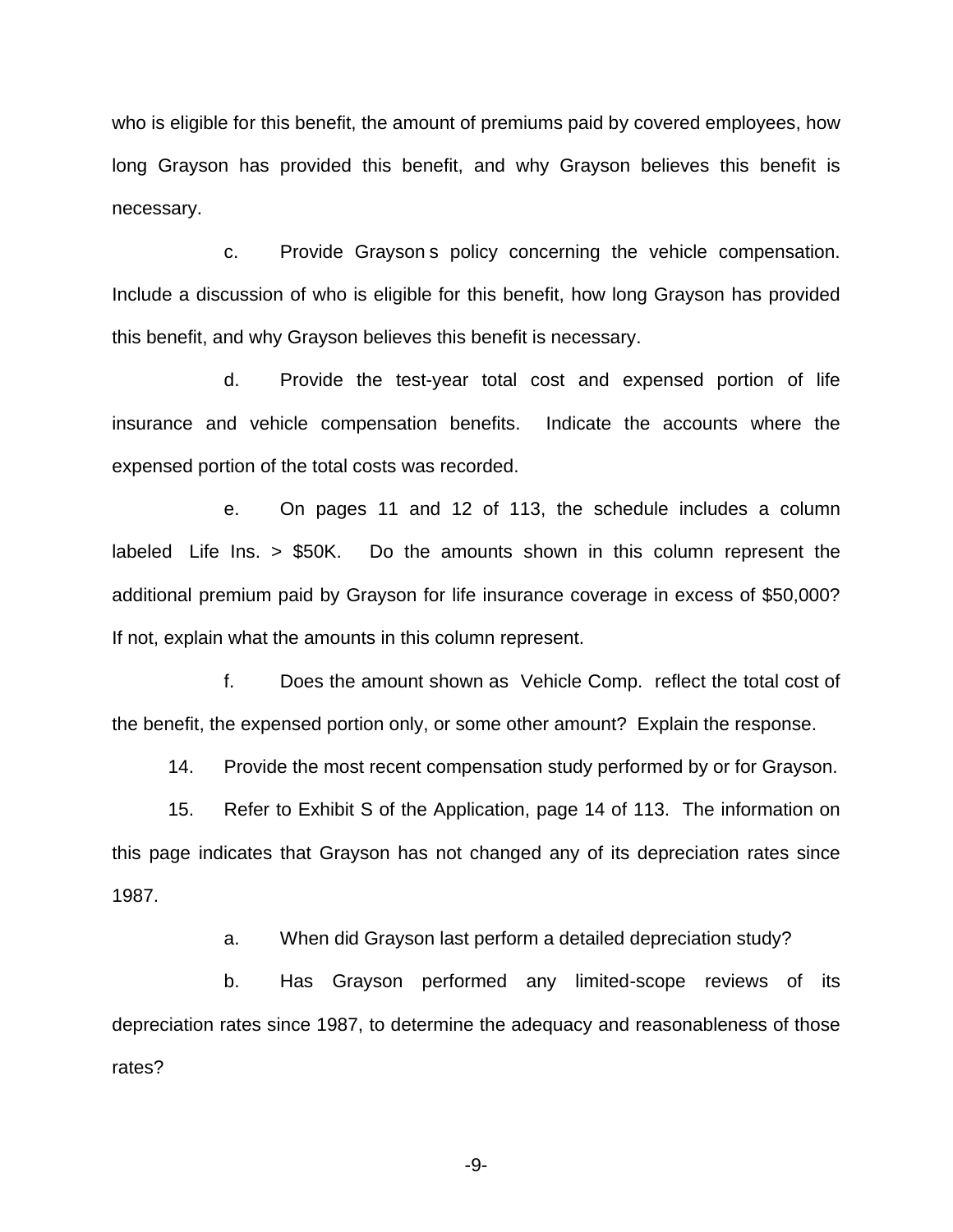c. Has the Rural Utilities Service ( RUS ) expressed any concerns to Grayson about its depreciation rates or the length of time that the current rates have been in effect? Provide copies of any correspondence sent to or received from the RUS over the last 5 years concerning Grayson s depreciation rates.

16. Refer to Exhibit S of the Application, page 107 of 113, concerning the change in calculating depreciation from a composite plant balance method to an item basis.

a. Provide all of the accounting entries made to reconcile the accumulated depreciation balance to the depreciation subsidiary balance. Include all supporting workpapers or calculations.

b. Was the decision to change to an item basis the result of computerizing Grayson s depreciation records, or for some other reason? Explain the response.

c. Indicate when the conversion of the depreciation records was completed.

d. Explain in detail why this change was not disclosed in the independent auditor s report, Exhibit N of the Application.

17. Refer to Exhibit S of the Application, pages 22 through 31 of 113. Provide the 1998 property tax statements for Grayson. Identify any taxing authority included on pages 22 through 31 that has not submitted a 1998 property tax statement.

18. Refer to Exhibit S of the Application, page 38 of 113.

a. Explain the entries to Account No. 930.30 Miscellaneous General Expenses, identified as Capital credit labor.

-10-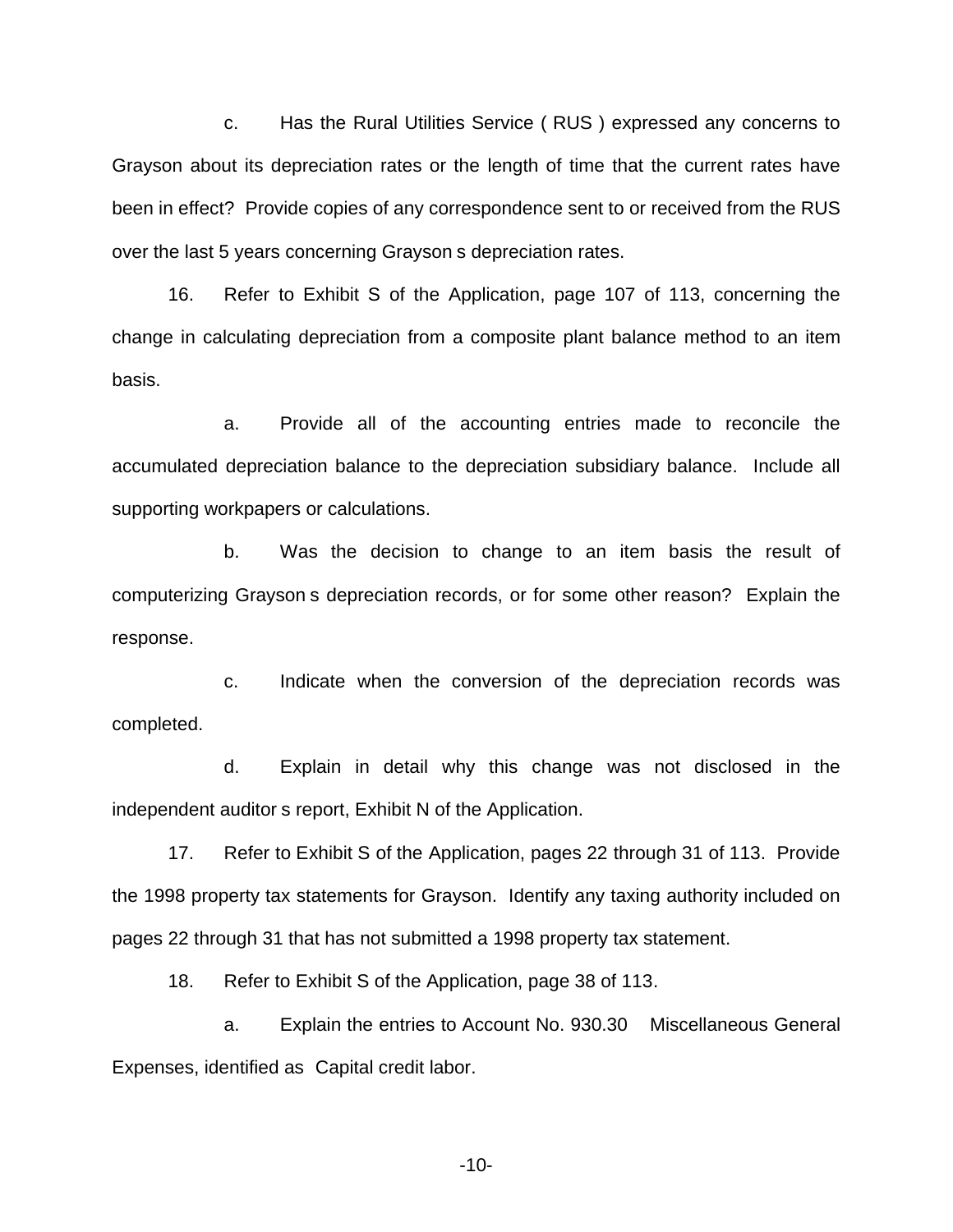b. Explain the purpose of the entries for August 31 and November 30 described as Employee labor.

19. Refer to Exhibit S of the Application, page 38 of 113. For each of the transactions listed below, explain the nature or purpose of the transaction. Also explain why the expense should be included for rate-making purposes.

- a. Check No. 111377 Rocky Adkins golf scholarship.
- b. Check No. 111814 Halloween bags.
- c. Check No. 112003 Candy for front counter.
- d. Check No. 112269 Calf at fair.
- e. Check No. 112332 Elliott Co. Chamber lunches.
- f. Check No. 112837 Christmas cards.
- g. Check No. 113472 Employee gift certificates.
- h. Check No. 113946 Lollipops for consumers.
- i. Check No. 112121 Regional meeting breakfast.
- j. Check No. 113141 Subscription to PPP magazine.
- k. Check No. 115282 Golf tournament.

20. Refer to Exhibit S of the Application, page 39 of 113. Concerning the scholarships included in annual meeting expenses, explain why the provision of scholarships is a necessary cost of providing electric service and why the expense should be included for rate-making purposes.

21. Refer to Exhibit S of the Application, page 39 of 113. Explain why the payment of telling committee fees and provost fees are a reasonable expense and should be included for rate-making purposes. Include with this explanation a discussion

-11-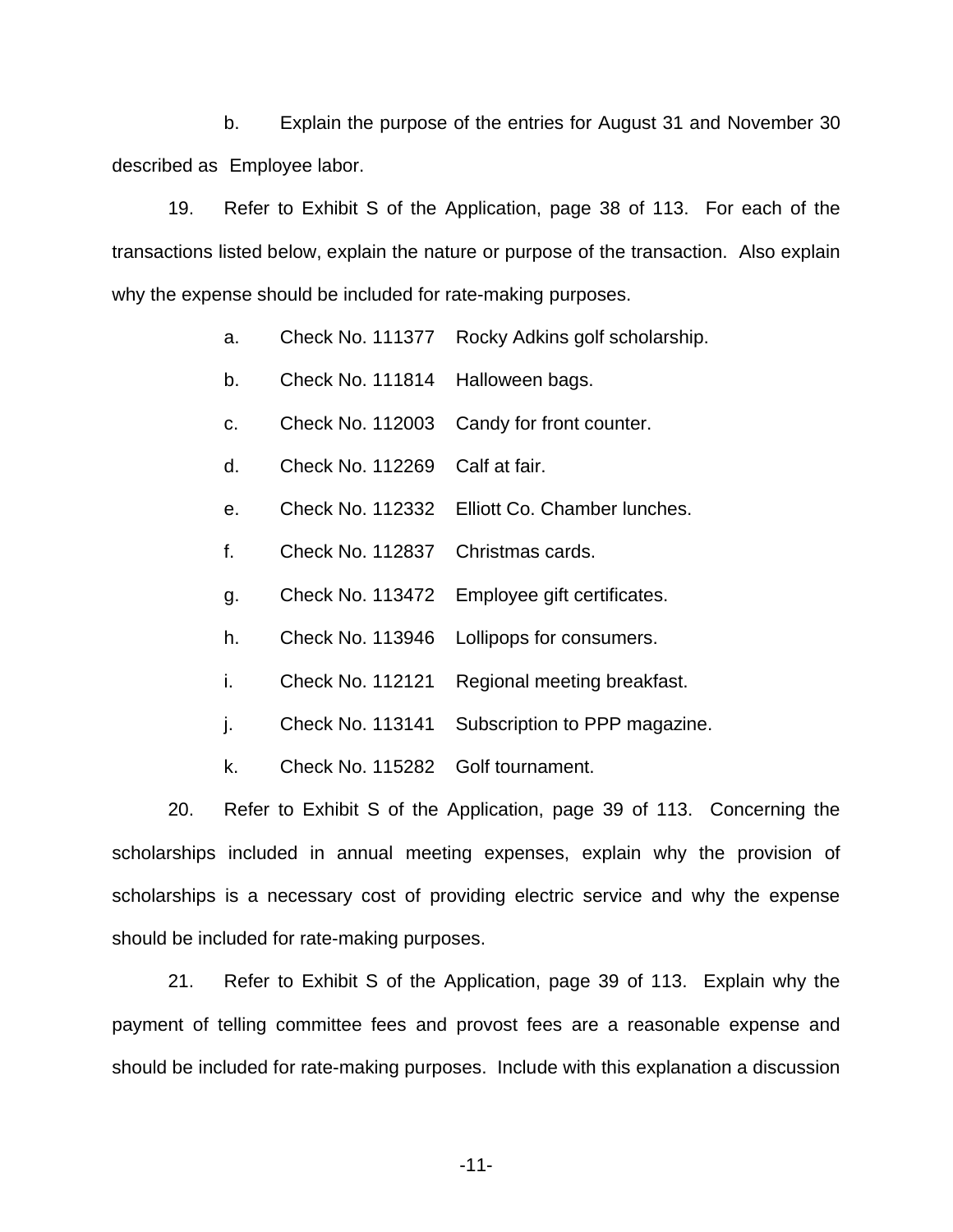of how the payment of these fees is consistent with the concept of a cooperative and the shared responsibility which normally exists in non-profit cooperatives.

22. Refer to Exhibit S of the Application, pages 40 through 54 of 113.

a. Explain why it is reasonable to provide the directors with magazine subscriptions. Include an explanation as to why these expenses should be included for rate-making purposes.

b. Explain why there are multiple entries throughout the year for each director concerning Christmas gifts.

23. Refer to Exhibit 10 of the Application, concerning Grayson s directors.

a. Indicate how many years each director has served on Grayson s board of directors.

b. List the occupation of each director. If retired, indicate the director s occupation prior to retirement.

c. Indicate which director is the alternate representative on the East Kentucky Power Cooperative, Inc. ( East Kentucky ) board of directors.

d. Indicate which directors serve as the primary and alternate representatives to the Kentucky Association of Electric Cooperatives ( KAEC ).

e. Indicate which directors serve as the primary and alternate representatives to the National Rural Electric Cooperatives Association ( NRECA ).

f. Indicate how many directors have received NRECA Director Certification.

g. Provide copies of Board Policy No. 514 Insurance Benefits.

-12-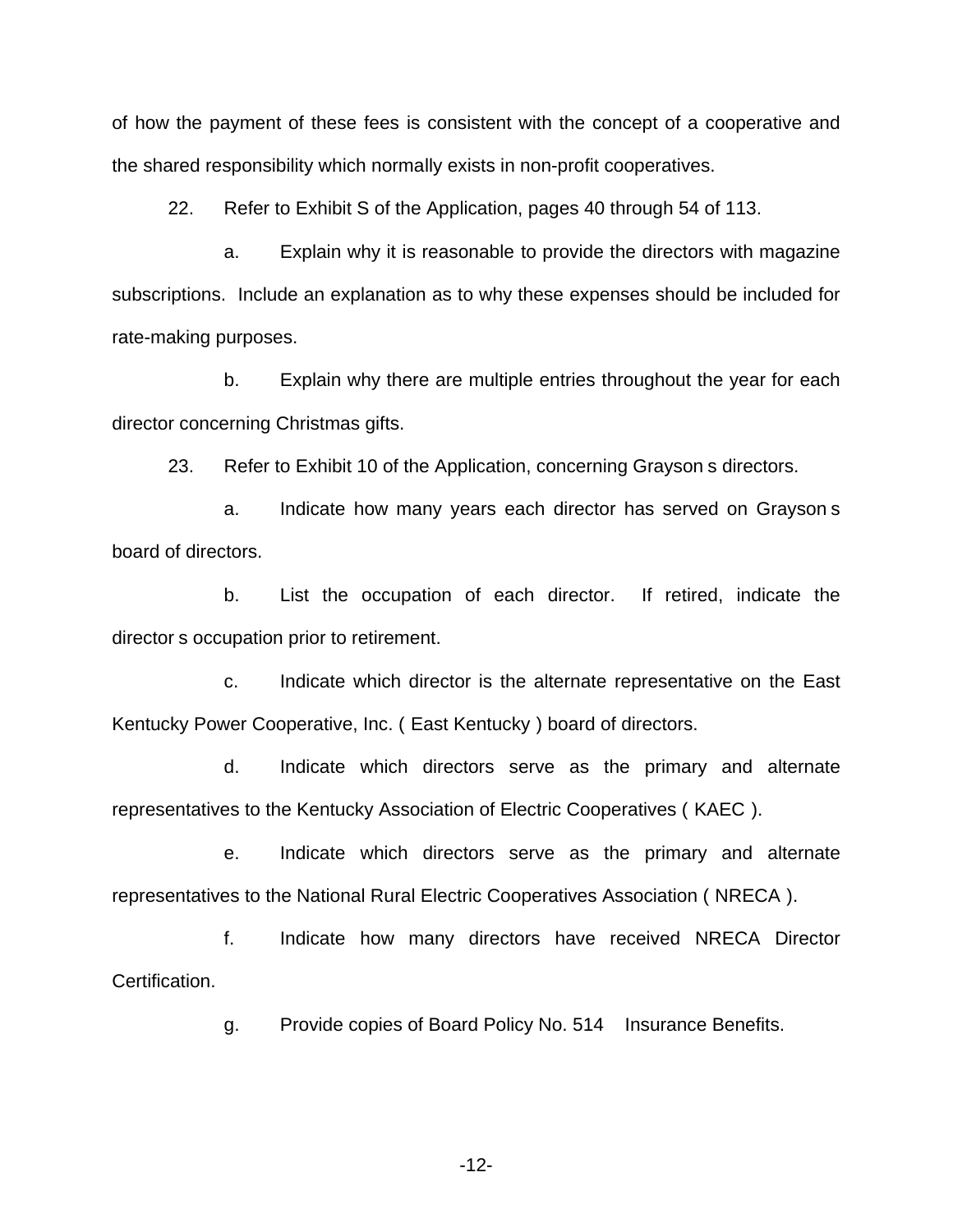h. For each director, indicate whether health insurance coverage is a benefit available as part of his occupation.

i. Provide copies of Grayson s policy concerning the provision of post-retirement benefits. Indicate how many years a director must serve to be eligible for this benefit.

j. For each director, indicate whether post-retirement benefits are available in conjunction with his current or former occupation, exclusive of the postretirement benefits provided by Grayson.

k. Explain in detail why Grayson provides health insurance and postretirement benefits to its directors.

24. Refer to Exhibit 10 of the Application, pages 2 and 3 of 3, Grayson s Board Policy No. 110. Section II, part B.3. of this policy indicates that with prior board approval, Grayson will pay the costs associated with a spouse attending an official function on behalf of Grayson.

a. Do any of the expenses shown on Exhibit S, pages 40 through 54 of 113 include expenses for directors spouses? If yes, indicate the amount of spouses expenses on each page.

b. Explain in detail why expenses for directors spouses should be included for rate-making purposes.

25. Refer to Exhibit S of the Application, pages 40 through 54 of 113.

a. For each meeting listed below, provide the date of the meeting, the meeting agenda, and indicate how many directors attended.

(1) East Kentucky Annual Meeting.

-13-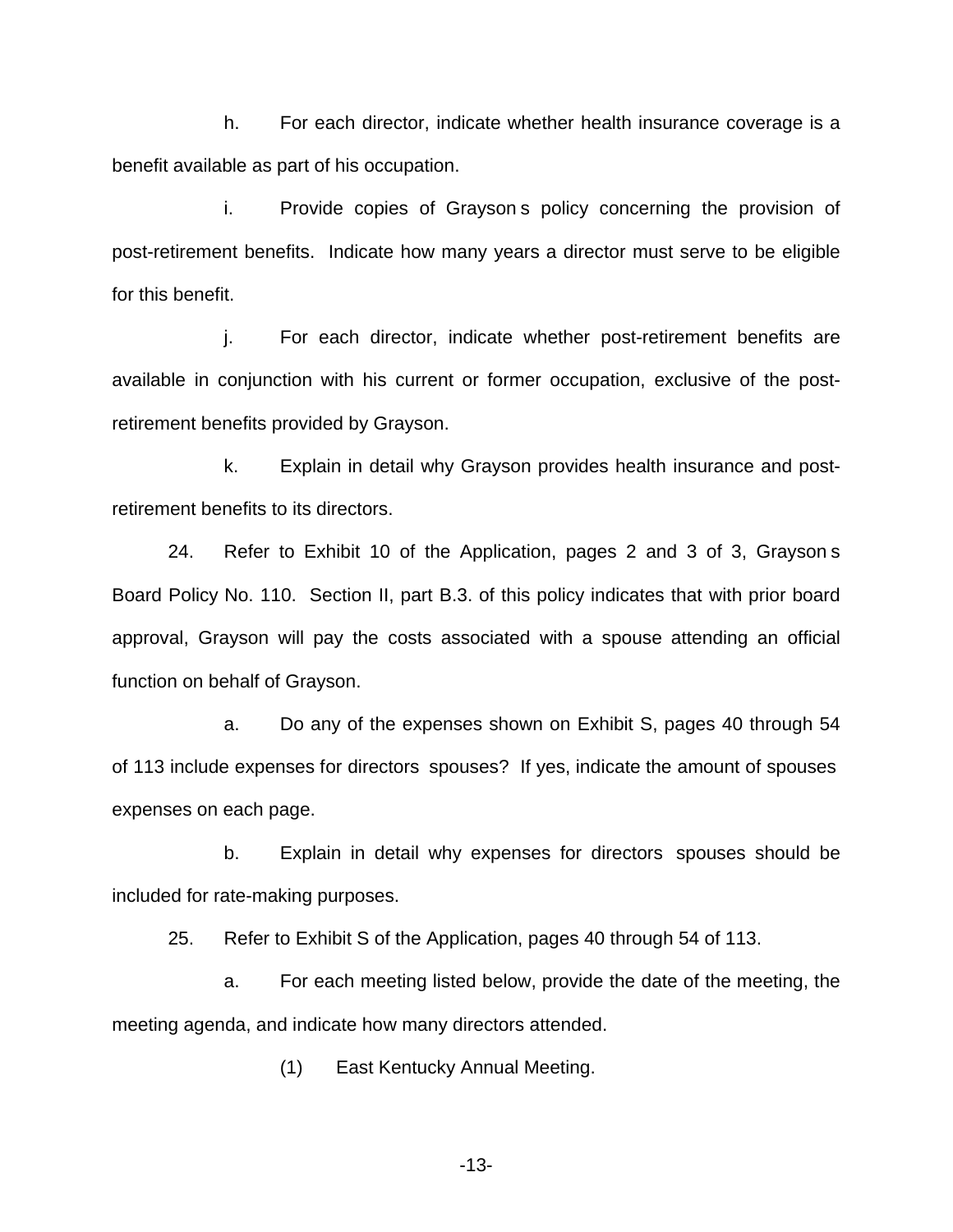- (2) KAEC Annual Meeting.
- (3) NRECA Annual Meeting.

b. For each meeting listed below, indicate the purpose of the meeting and whether Grayson expects the meeting to be of a recurring nature.

- (1) Planning and Review Committee.
- (2) Strategic Planning Meeting.
- (3) Negotiating Committee.
- (4) Union Negotiating.
- (5) Special Board Meeting (May 1998 payment).

26. Refer to Exhibit S of the Application, pages 57 through 100 of 113, and the response to the Commission s September 24, 1998 Order, Item 28.

a. Explain why Check No. 111461, which was for \$1,000, was included in the schedule of advertising expenses as \$500.

b. Item 28 of the September 24, 1998 Order requested an analysis of advertising expenditures during the test year, covering all accounts used to record advertising expenses. Exhibit S, page 57 of 113, only references Account No. 913. Did Grayson record its advertising expenditures in any other account during the test year? If yes, provide the detailed analysis originally requested in Item 28.

27. Refer to Exhibit S of the Application, page 102 of 113, lines 23 through 39.

a. Since the regular time for a serviceman is one-half hour, shouldn t the direct wage expense be one-half of \$18.27? If so, submit a revision of Exhibit S, page 102.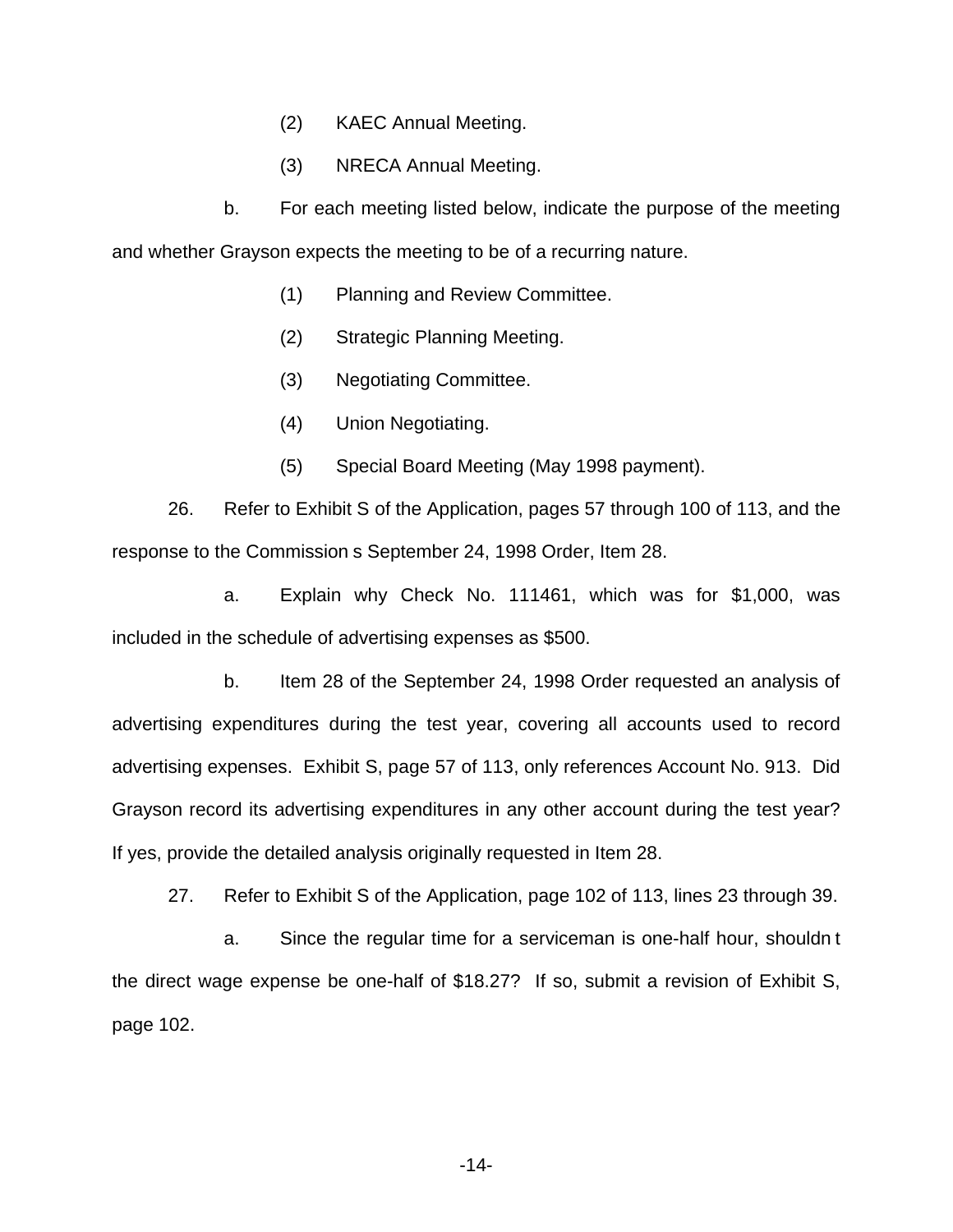b. Since Direct Wage Expense and Other Direct Costs Per Hour are associated with the 2,080 regular hours worked by an employee, isn t it improper to include these expenses in the Overtime computation? If no, explain your answer.

28. Refer to Exhibit S of the Application, page 107 of 113, concerning KTI. Grayson has indicated that it is no longer an active participant in KTI.

a. Indicate when Grayson decided to change its involvement with KTI. Include copies of any board minutes or resolutions changing Grayson s status.

b. Provide the amount of the total investment in and total of all loans made to KTI. Indicate the original investment, the original loan amount, and any subsequent amounts of investment or loans.

c. Describe Grayson s involvement and status with KTI, as of testyear-end and as of December 31, 1998.

d. Provide all the accounting entries made to record the write off. Include copies of supporting workpapers or calculations.

e. Explain in detail why the change in Grayson s relationship with KTI was not disclosed in its latest independent auditor s report, Exhibit N of the Application.

f. As of test-year-end, how many customers of Grayson were also customers of KTI? Describe any obligations Grayson still has with those customers relative to its former status with KTI.

g. Refer to Exhibit 5 of the Application, page 4 of 13. On this page, Account No. 123.11 Investment in KTI, shows a negative balance of \$35,000 at testyear-end. Explain why Account No. 123.11 still has a balance if a write off has occurred.

-15-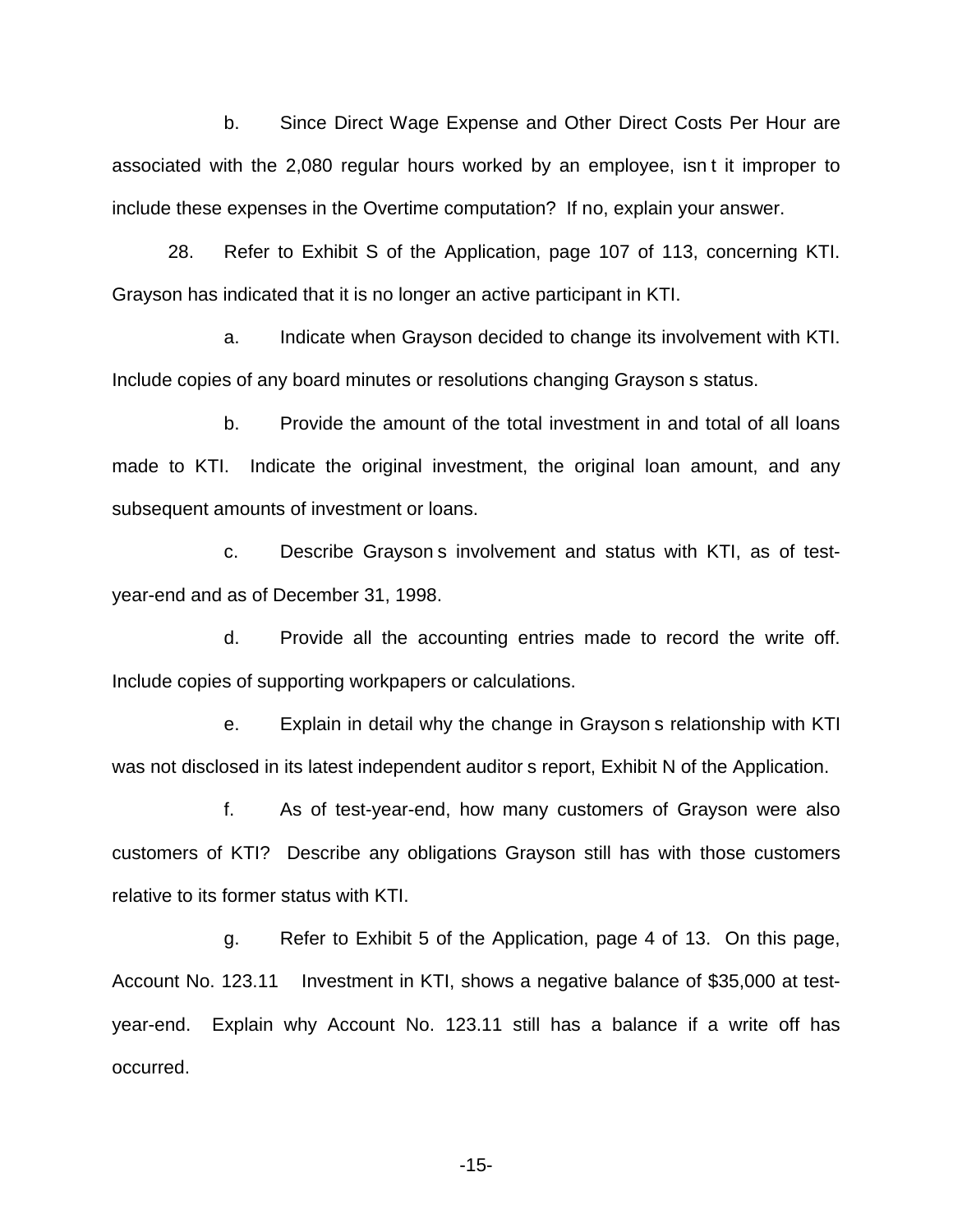29. Refer to Exhibit 4 of the Application, page 3 of 3.

a. Does the schedule of outstanding short-term debt reflect information as of March 31, 1998 or May 31, 1998, the test-year-end? If this information reflects March 31, 1998, provide the same information as of test-year-end.

b. Explain the nature and purpose of the short-term borrowings.

30. Refer to Exhibit 5 of the Application, the comparison of test-year account balances with the preceding year balance sheet accounts. For each of the accounts listed below, explain the reason(s) for the change in the account balance between the two periods.

- a. Page 1 of 13, Account No. 391.00 Office Furniture.
- b. Page 2 of 13, Account No. 394.00 Tools, Shop & Garage.
- c. Page 2 of 13, Account No. 397.00 Communication.
- d. Page 7 of 13, Account No. 155.10 Merchandise.
- e. Page 9 of 13, Account No. 165.91 Lease Agreements.

31. Refer to Exhibit 5 of the Application. For each of the accounts listed below, explain the nature of the account, the types of transactions recorded in the account, and why the account is necessary.

- a. Page 4 of 13, Account No. 123.24 Business Develop KY.
- b. Page 6 of 13, Account No. 143.00 AR Directors.
- c. Page 6 of 13, Account No. 143.60 Employee Loan Program.
- d. Page 7 of 13, Account No. 146.10 FEMA Reimbursement.

e. Page 8 of 13, Account No. 165.20 Dues from Associated Organizations.

-16-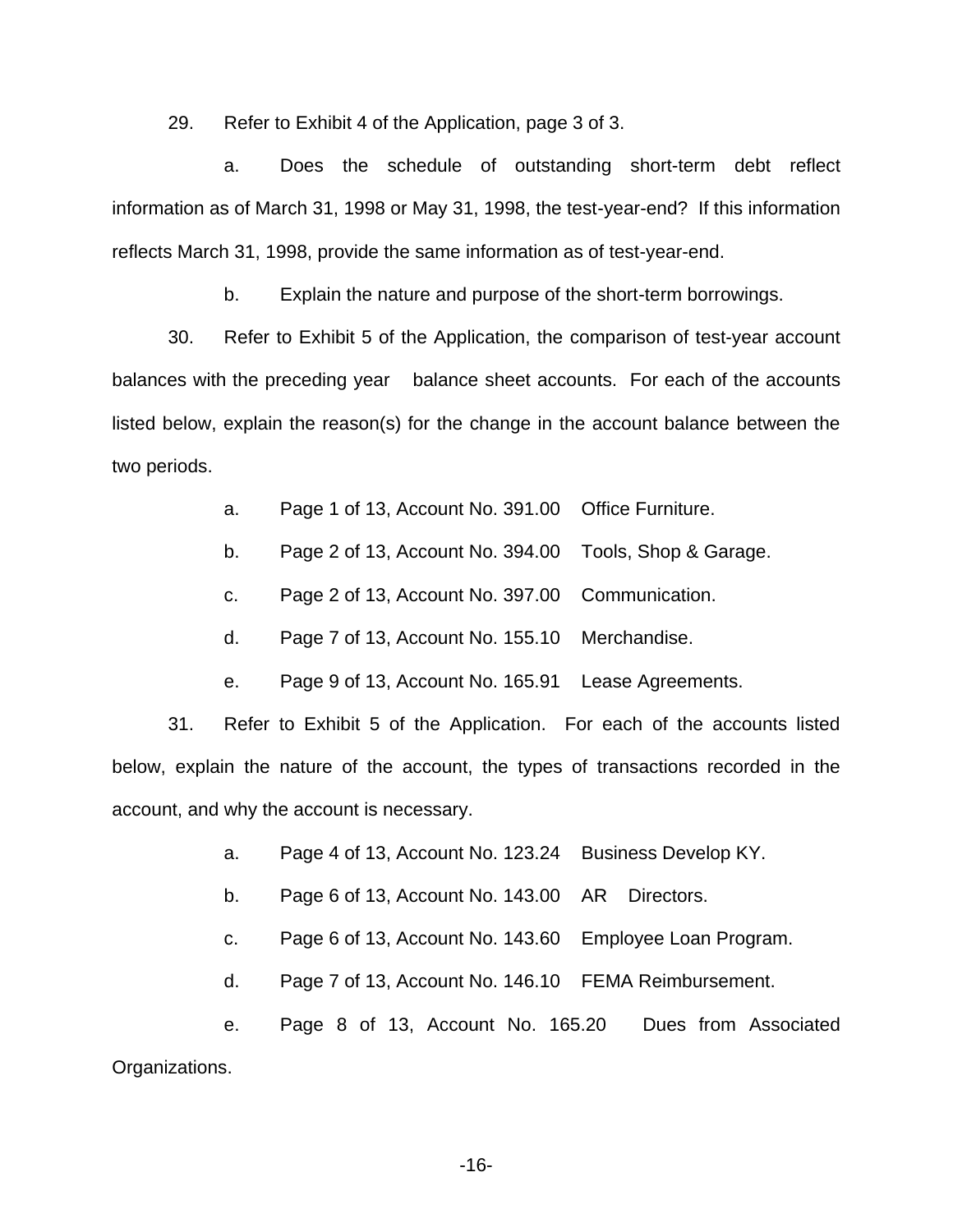f. Page 10 of 13, Account No. 208.10 Discount on Deceased Estates.

32. Refer to Exhibit 6 of the Application, the comparison of test-year account balances with the preceding year income statement accounts. For each of the accounts listed below, explain the reason(s) for the change in the account balance between the two periods.

a. Page 1 of 6, Account No. 583.00 Overhead Line Expense.

b. Page 2 of 6, Account No. 588.00 Miscellaneous Distribution.

c. Page 3 of 6, Account No. 903.00 Consumer Records &

Collection.

d. Page 3 of 6, Account No. 904.00 Uncollectibles.

e. Page 3 of 6, Account No. 920.00 Administrative Salaries.

f. Page 3 of 6, Account No. 921.00 Office Supplies & Expense.

g. Page 4 of 6, Account No. 926.00 Employee Benefits.

h. Page 4 of 6, Account No. 408.10 Property Taxes.

i. Page 5 of 6, Account No. 427.10 REA Interest.

33. Refer to Exhibit 9 of the Application, pages 3 and 4 of 4, professional services.

a. Page 3 of 4, lines 14 through 42, shows by check number the monthly retainer and other expenses paid by Grayson for its attorney. For each transaction shown on lines 14 through 42, with the exception of the retainer payments, explain why Grayson believes each of the costs associated with its attorney should be included for rate-making purposes.

-17-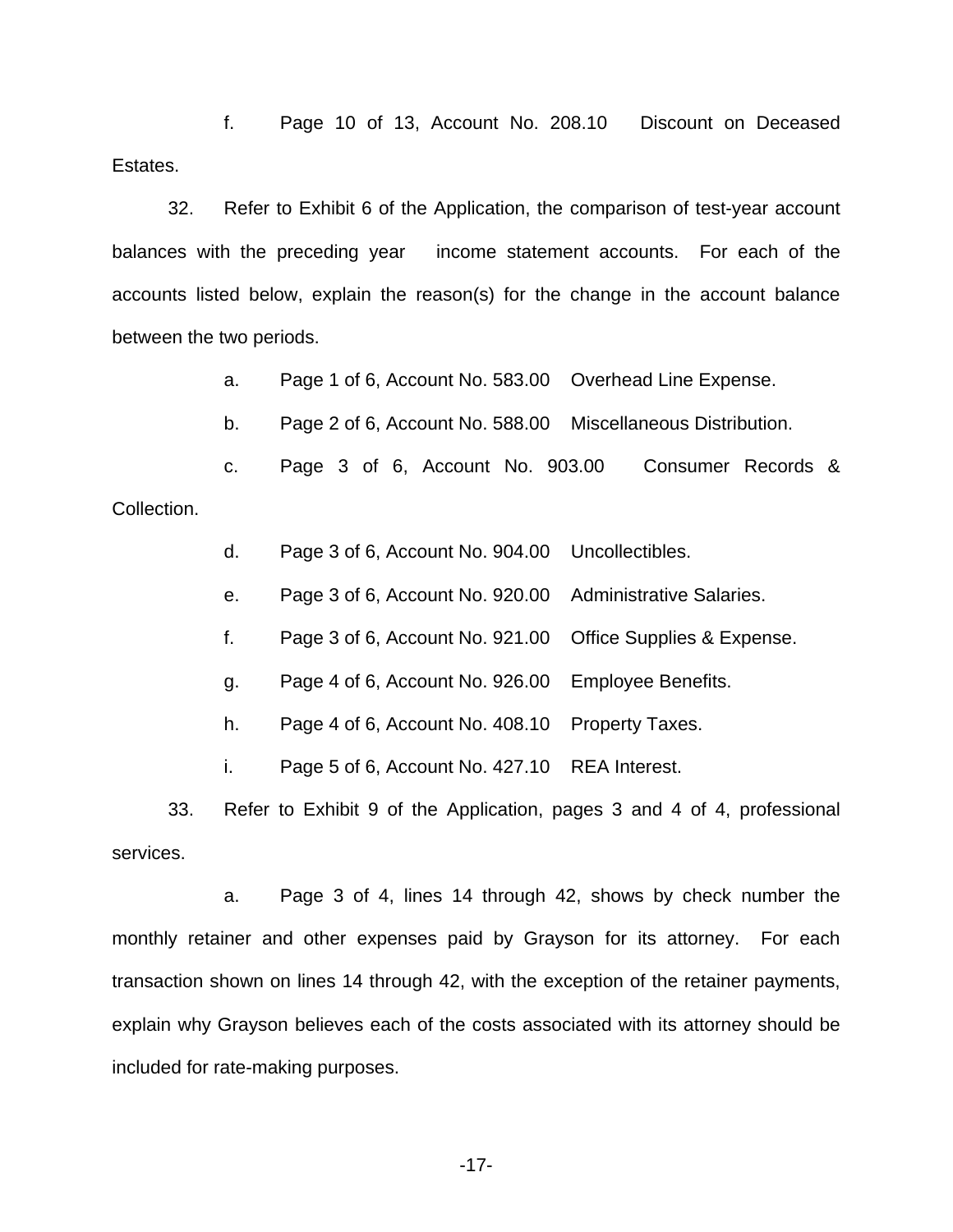b. Provide the amount of the monthly retainer paid to Grayson s attorney. If the retainer is not a constant amount, explain how the monthly retainer is determined.

c. Explain in detail why Grayson pays health insurance and provides post-retirement benefits to its attorney. Is the attorney an employee of Grayson or is Grayson one of his clients? In addition, explain why these costs should be included for rate-making purposes.

d. Page 4 of 4 includes a transaction identified as Monthly retainer for economic development. The transaction date is June 5, 1998. Explain the purpose of this transaction. In addition, explain why this transaction was included, since the testyear-end in this case is May 31, 1998.

34. Refer to Exhibit 11 of the Application. For each of the accounts listed below, explain the nature of the account, the types of transactions recorded in the account, and why the account is necessary.

a. Page 2 of 8, Account No. 121.00 Leased homeguard systems.

b. Page 4 of 8, Account No. 201.12 Rotation of CC.

c. Page 4 of 8, Account No. 232.31 Employees fund.

35. Concerning Grayson s retirement of capital credits:

a. Exhibit 14 of the Application, page 1 of 3, indicates that the last capital credit retirements made by Grayson occurred prior to 1992. However, Exhibit N of the Application, page 11 of 14, indicates that \$5,335 in retirements were made between May 31, 1997 and May 31, 1998. In addition, Grayson s Annual Report for 1993, filed with the Commission, indicates that a sizable retirement was made in 1993.

-18-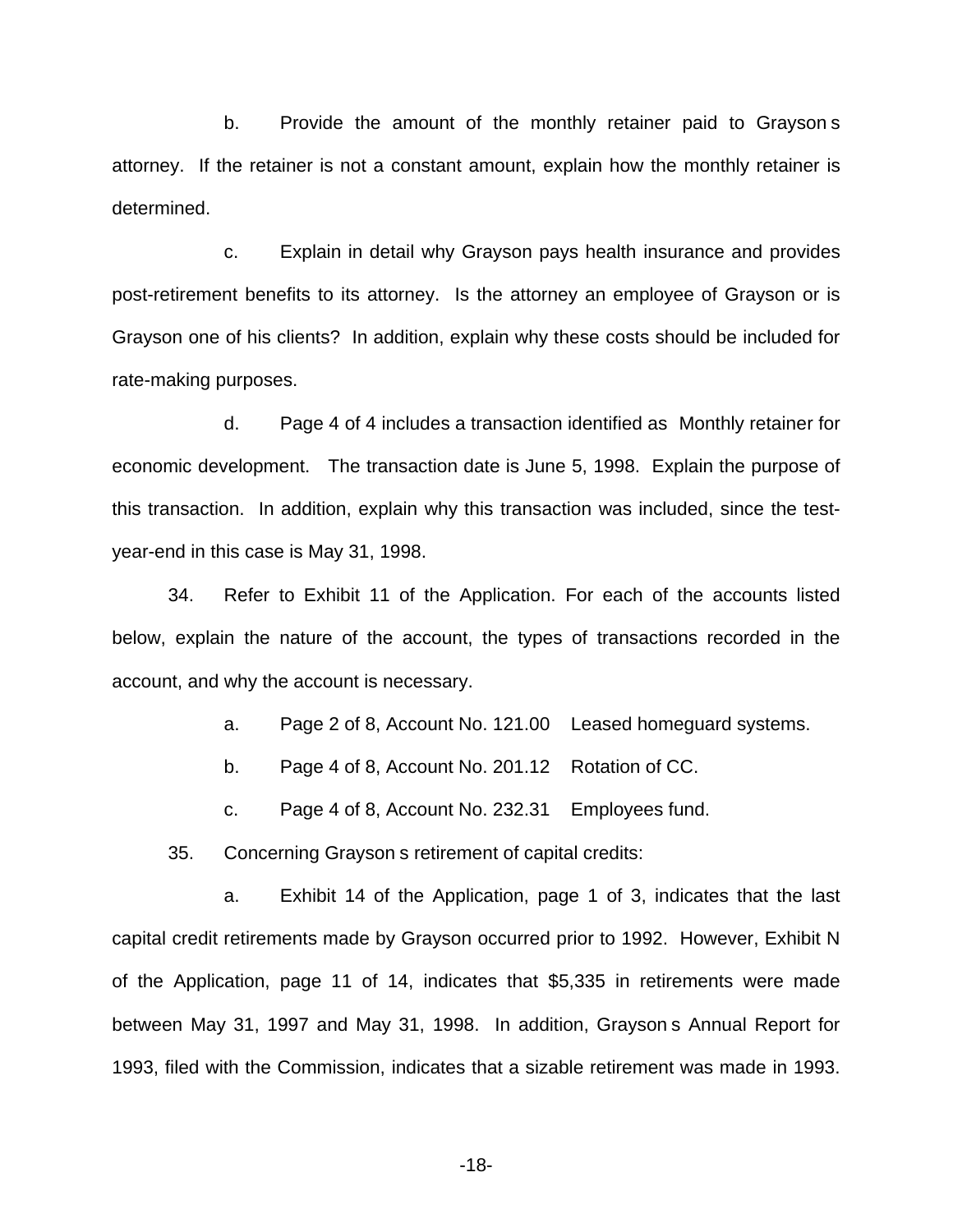Explain why page 1 of 3 indicates no retirements have been during the last six and one half years. Resubmit page 1 of 3, correctly showing all retirements made by Grayson.

b. Included in the Patronage Capital section of Grayson s 1997 Annual Report is an adjustment entitled Bad Debts recovered from Capital Credit File. Explain the nature and purpose of this adjustment. Include copies of any board policies or citations to the bylaws that address this procedure.

c. Describe the status of the delayed 1993 capital credit retirement of  $$111,159$  associated with Case No.  $94-392$ <sup>1</sup> Include with the description the outstanding balance of the retirement, explain how any payments were funded, and who received payments. Also explain in detail how Grayson plans to pay the outstanding retirement.

d. Exhibit 14, pages 2 and 3 of 3 contain Grayson Board Policy No. 204, equity management and capital credit policy. The policy sets as a target a capital credit rotation cycle of 10 years. Has Grayson performed any financial analysis or modeling to determine when it could expect its financial position could accommodate a 10-year capital credit rotation cycle? If yes, provide copies of the analysis or modeling results.

36. Exhibit 15 of the Application concerns Grayson s adoption of Statement of Financial Accounting Standard ( SFAS ) No. 106.

a. Provide the test year accrual for SFAS No. 106 costs. Show the capitalized and expensed portions of the total accrual.

 $1$  Case No. 94-392, The Request of Grayson Rural Electric Cooperative Corporation for a Deviation from its 1988 Settlement Agreement.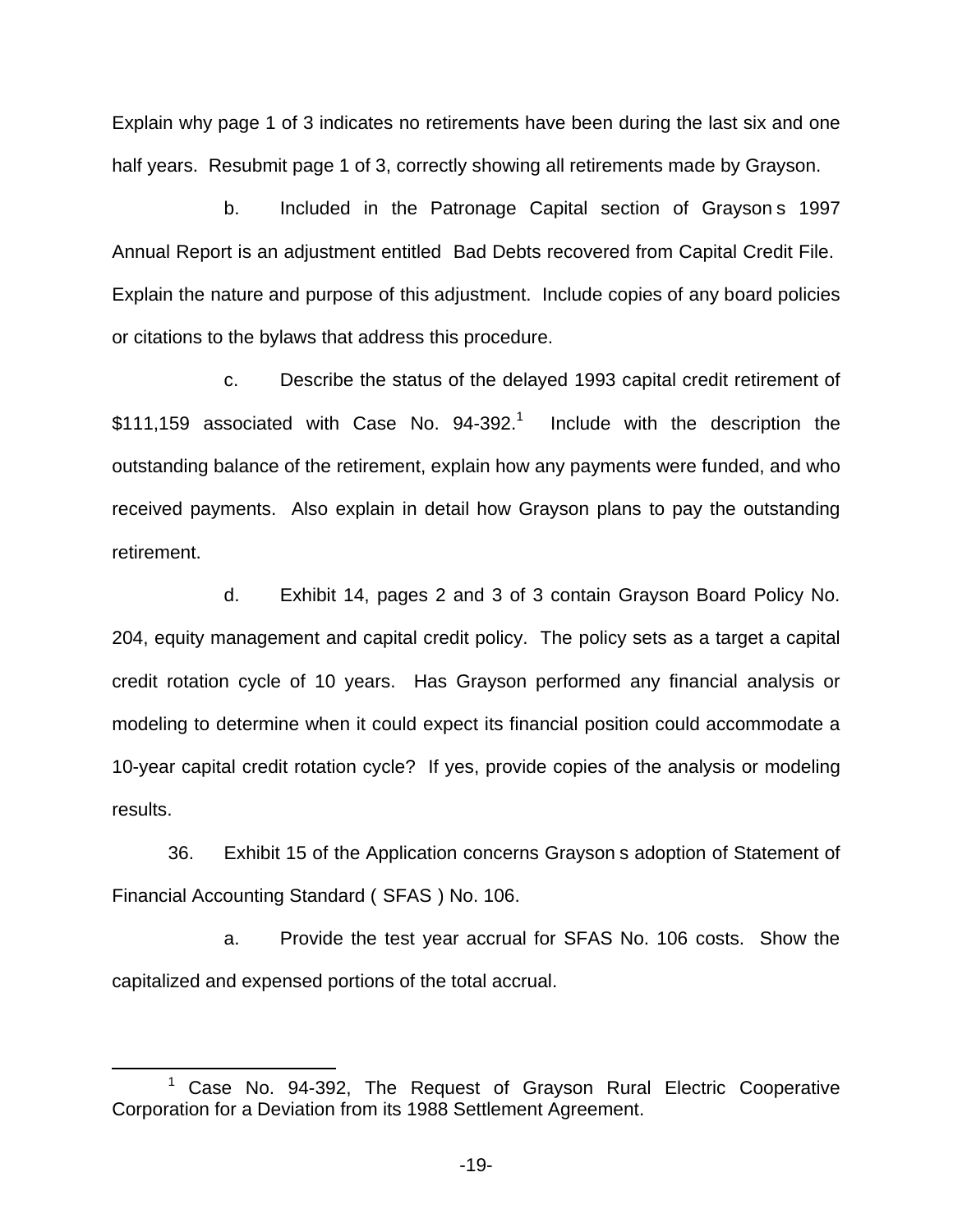b. Do the amounts shown on Exhibit S, page 40 of 113, and Exhibit 9, page 3 of 4, as post-retirement benefits represent the expensed portion of the annual accrual for SFAS No. 106 costs associated with Grayson s directors and attorney? If no, provide the amount of the total annual accrual for SFAS No. 106 costs associated with the directors and attorney, showing the capitalized and expensed portions separately.

c. What was the basis for the assumption that the normal retirement age for directors and the attorney would be 70?

37. Refer to the response to the Commission s September 24, 1998 Order, Item 22(b). Explain why this response indicates that union salaries increased 2.5 percent in the test year, while the statement is made in Exhibit S, page 4 of 113 that the union increase was 1.5 percent.

38. Refer to the response to the Commission s September 24, 1998 Order, Item 34, page 2 of 10. Explain why Regular Labor was included as part of the cost of this rate case, in light of the statement about in-house labor contained in Exhibit S, page 35 of 113.

39. Refer to Exhibit H(1) of the Application, the direct testimony of James R. Adkins, and Exhibit R, the cost-of-service study printouts.

a. Was the model used to develop the cost-of-service study submitted in this case the same as the model submitted in Case No.  $98-321$ ? If the approaches and methodologies employed in this model have been changed since the submission in Case No. 98-321, identify each change and explain the nature of the change.

 $2$  Case No. 98-321, Application of Licking Valley Rural Electric Cooperative Corporation to Adjust Electric Rates.